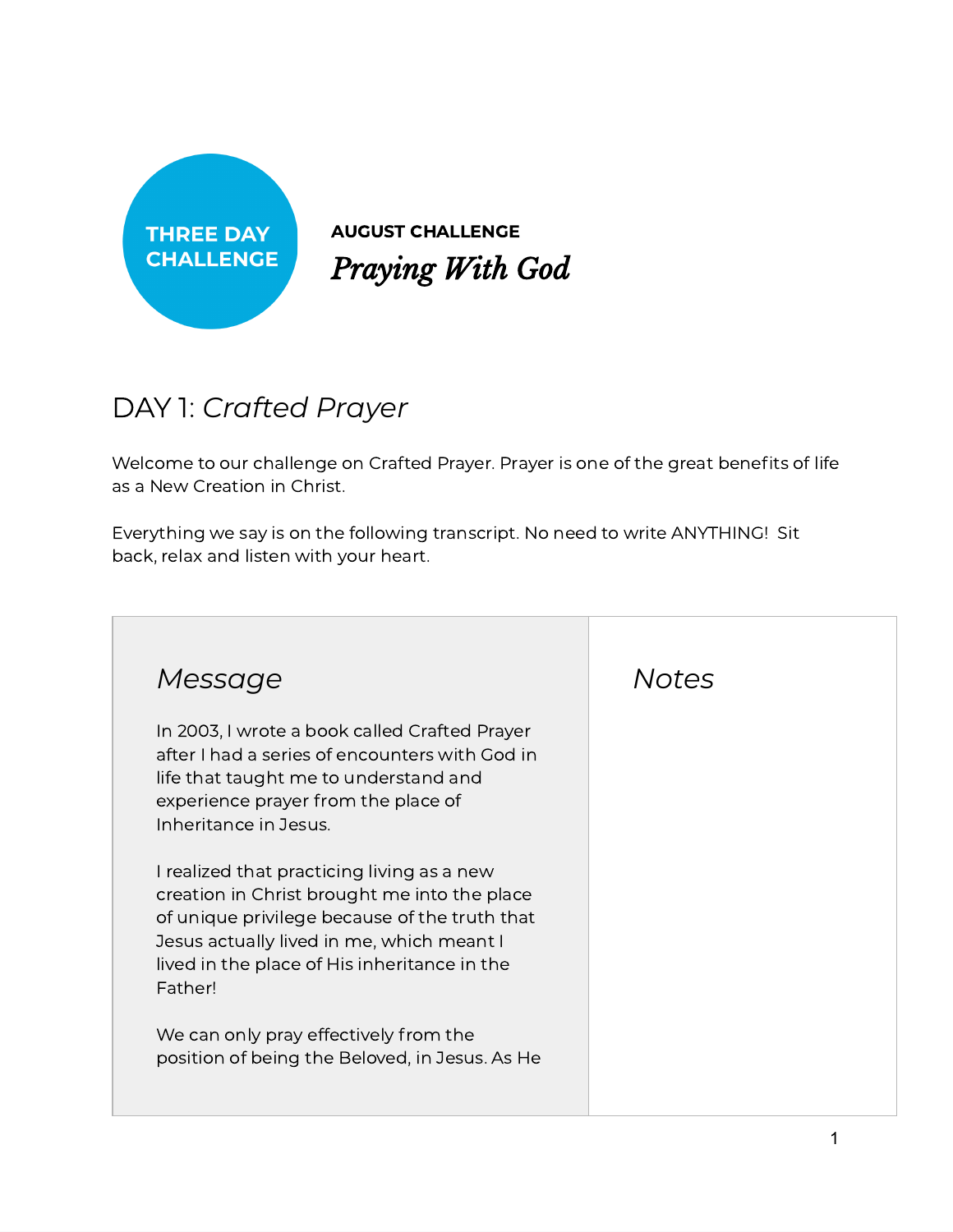is, so are we. Christ lives in me and I am learning how to live in Him, with Him.

## KEY #1 We have an Inheritance in Jesus that impacts on everything in life.

Our starting place for prayer as part of our inheritance is Romans 8:17:

*"Because we are His offspring, we qualify to be heirs; God Himself is our portion, we co-inherit with Christ. Since we were represented and included in His suffering, we equally participate in the glory of His Resurrection." (Mirror Bible)*

In Colossians 1:12 we see this expressed as a thankful response to God, "giving thanks to the Father who has qualified us to be partakers of the saints in the light."

Your inheritance in Christ has HUGE benefits that work all across your life, like an earthly inheritance. God wants us to experience the ongoing value of being joint heirs with Jesus, as we walk through life.

We are going to be learning how important your inheritance in Jesus is to the Father. All the keys, Promises, Scriptures, Prophecy, Crafted prayers and thankful responses became a major point of our agreement in trust with the father.

The massive benefit of inheritance prayer is the delight we have in praying with God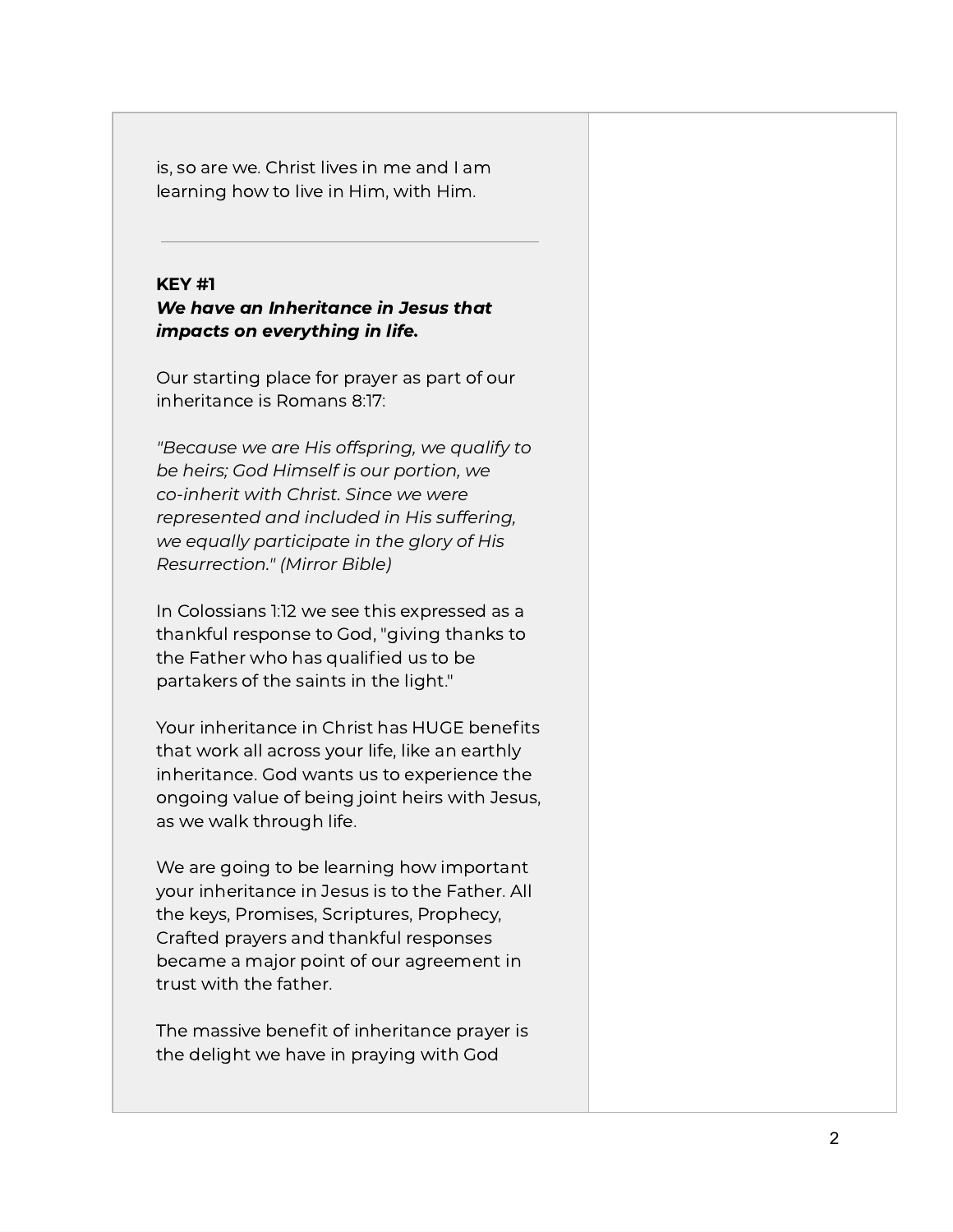rather than just towards him! This is so beautiful!

In the old covenant, people had to go through a mediary... a priest or prophet to hear the word of the Lord. They had to journey to a Temple to be in His Presence. Now, in the new covenant, the temple is Christ in you! So you are constantly exposed to the Redeemer's fellowship with the Creator and the Helper/Comforter!

We are learning to see prayer from the new man perspective...which is a divine advantage.

Here is a list of Inheritance benefits in Jesus:

• The New man is absolutely convinced that God is always present because He put Jesus into us as an inheritance in this world!

You are always accepted in the Beloved, so Father loves that interaction with you in prayers.

• The pleasure of praying with God is that we can constantly experience the delight in His empowering presence.

This Beautiful connection with God in prayer will eliminate any negative thought or emotion by empowering us to experience the joy and peace in believing.

● You are in partnership with the best prayer team ever!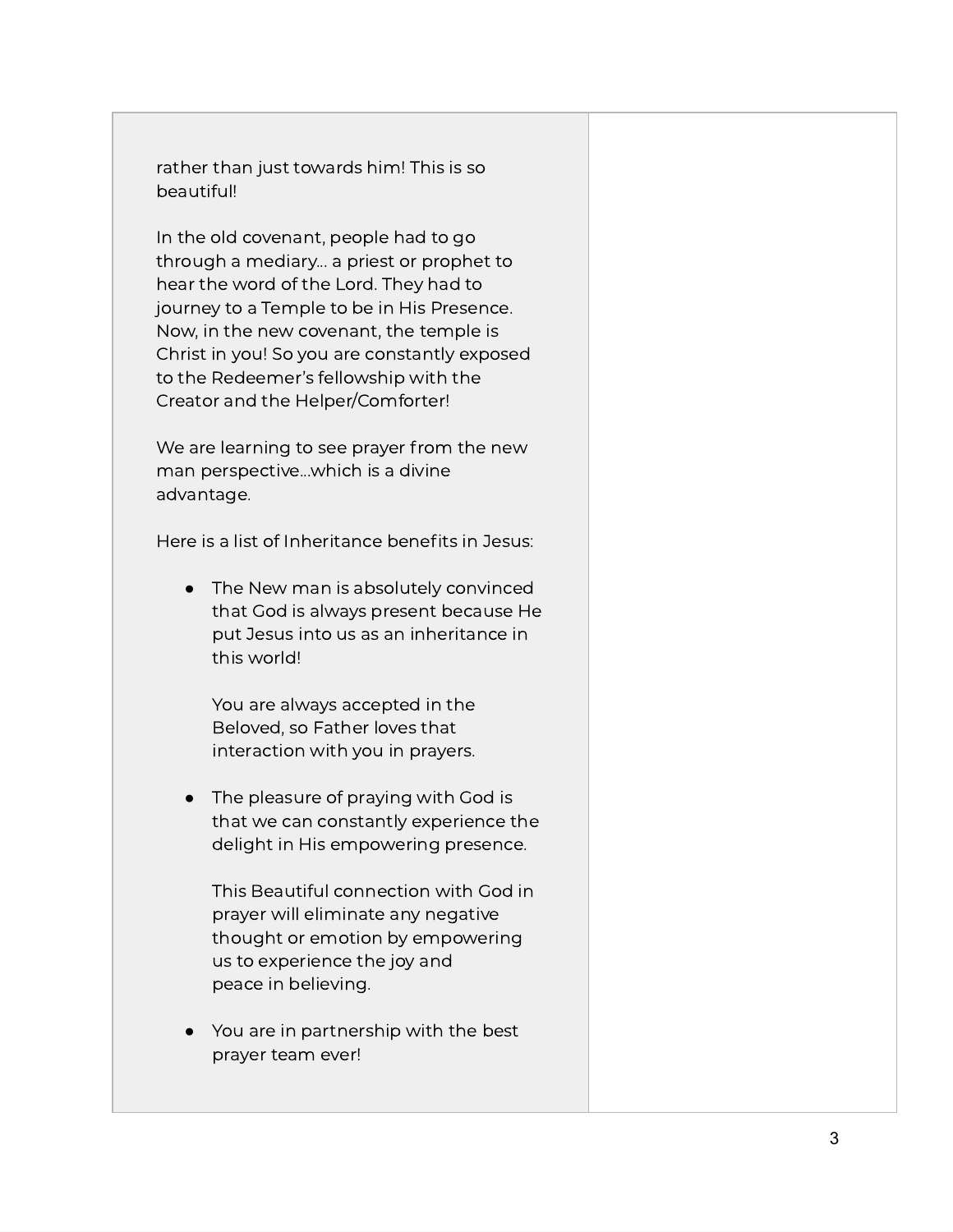● Your reality is that Jesus ever lives to make intercession for you [Hebrews 7:25] that can also be used by you.

Which is why we write crafted prayers, because Jesus taught as one of His own crafted prayers in Matthew 6:8-13, known as the Lord's prayer.

Also His prayer in John 17, especially verses 20-26.

- Also, the Holy spirit is your helper and teacher in life and prayer. His prayers in, and with you, are so wonderfully in line with the will of God. Romans 8:27
- Another astonishing benefit of praying with The Comforter in that if life events are causing stress, anxiety or fear it is the role of the Spirit to empower you to relax in rest so that the peace of God enables you to pray in line with His heart and will.
- Confidence rises because Jesus and the Holy Spirit are permanent residents in you...so together you are part of a three fold cord of prayer!

This is why prayer takes place in an atmosphere of rejoicing and thanksgiving. What we learn in praying with God is, the realities of the new man in Christ are greater than any situation that we face.

"Rejoice always, pray without ceasing. In everything give thanks, for this is God's will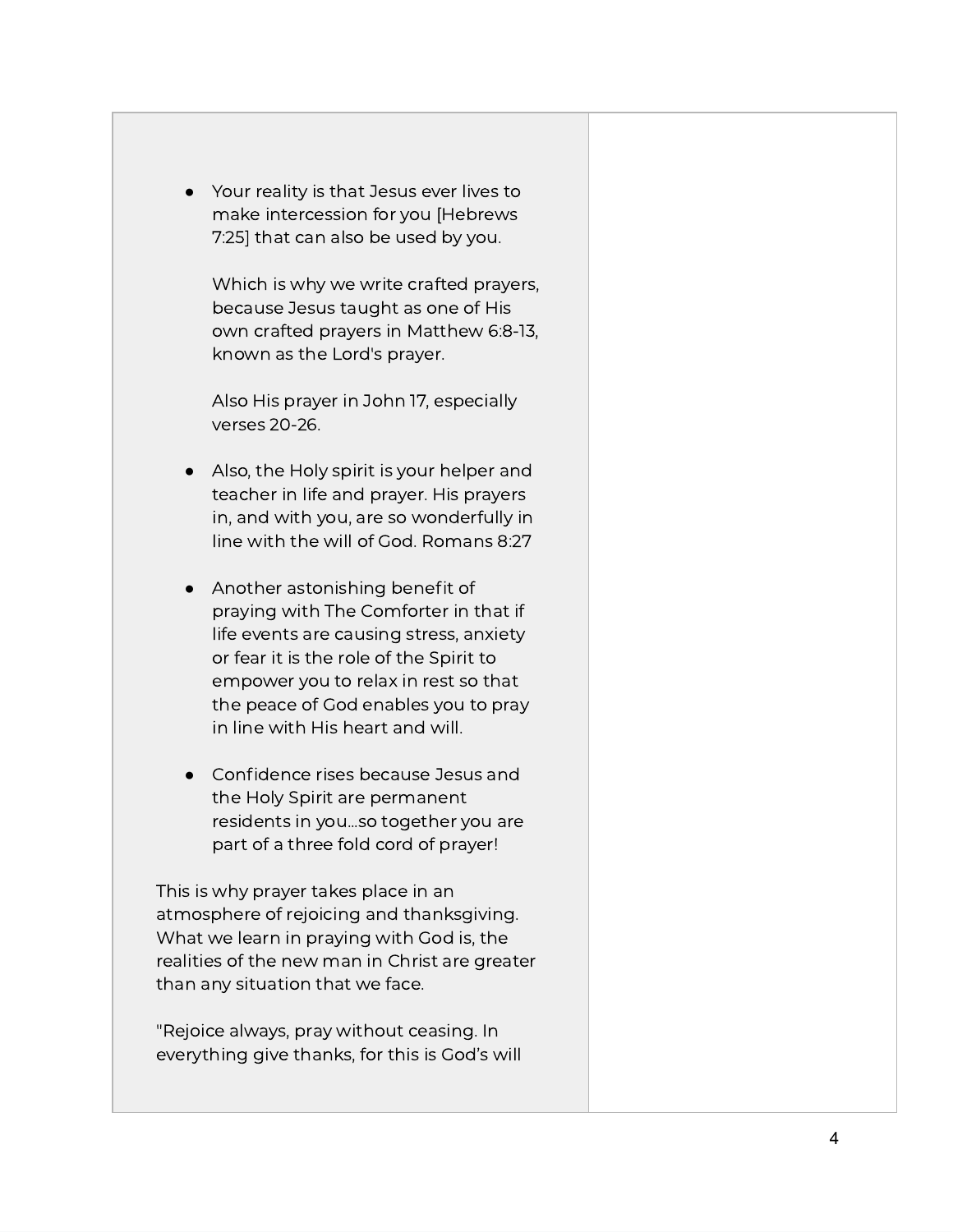for you in Christ Jesus." (1 Thessalonians 5:16-18)

I think "pray without ceasing" means that when you have the understanding of what Jesus and the Spirit are praying....then write it down and pray it as long as the circumstances last. I call them P.U.S.H prayers = Pray Until Something Happens.

I also like the idea of pushing the enemy around as I am praying with God. And, I love pushing any negative thoughts and emotions out of my inner space withGod! I choose to live life overwhelmed by God's goodness and grace...so I practice joy and peace in believing, in line with God's Nature.

I do not want to be overwhelmed by anything else! When you pray from your old man all the fear, stress etc. are present. So, we only pray in line with our situation rather than our inheritance in Christ. In that context, prayer is defined as circumstances being resolved the way we want them to be.

The new man however, is relational first! We focus on who God is for us and also on who we are in Christ, which fills us with joy and thanksgiving. Therefore, prayer is answered differently in the new man.

The first thing God does is to upgrade who we are in Jesus. Next, He works from His place of habitation in you. He does this by giving key places to stand, in Him. He gives you promises, scripture, and prophecy that declare His purpose and intention.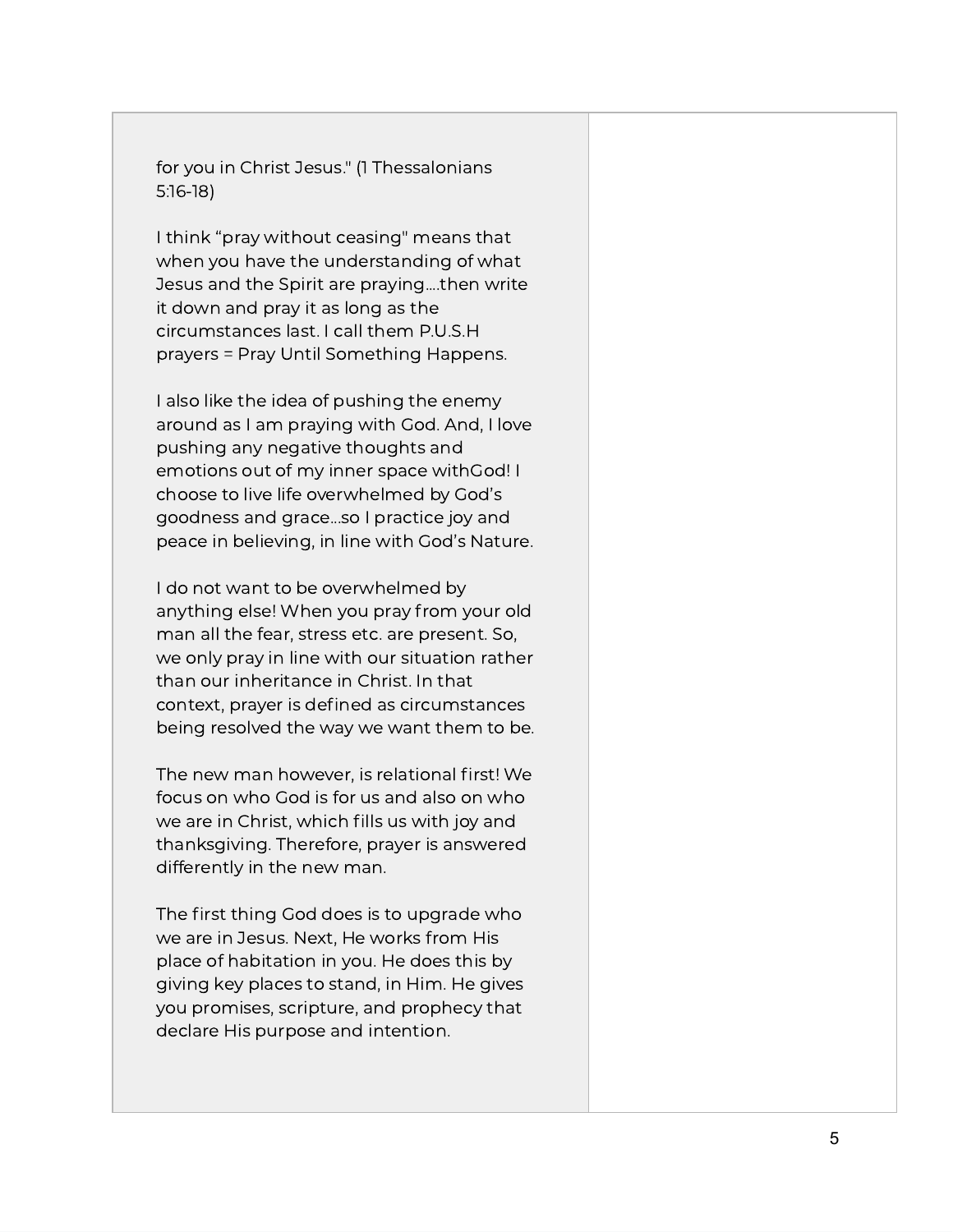Each "I will" statement is designed to provoke joy and peace in believing. Always have a crafted prayer that empowers you to rest and relax in His loving kindness, so that you can access the inheritance in Jesus that belongs to you. Here is mine, which you can use until you get a better one… then I want yours!

*"Father, thank you that I am facing this situation in Christ, with the Holy Spirit. Living in Christ means that you have a plan and purpose for me always. I choose to partner with the Redeemer who will remove all negative thoughts and emotions. I also partner with the Spirit of Wisdom and Revelation who brings me into all Truth. I ask to know your will and purpose so that I may embrace your heart in this situation. I am confident in Your love of Jesus in me. I trust your heart towards me in the fruit of the Spirit. I am your beloved. This is my stance in you... in this circumstance.*

*In Jesus Name,*

*Amen*

We are fulfilled in and through His presence. This is where Father/ Creator shapes our living space in His answers: "i.e. - we have the petitions that we ask in Him."

I love that God's unchanging nature, in joy and peace, do not allow us to have fellowship with a negative. We are not praying from a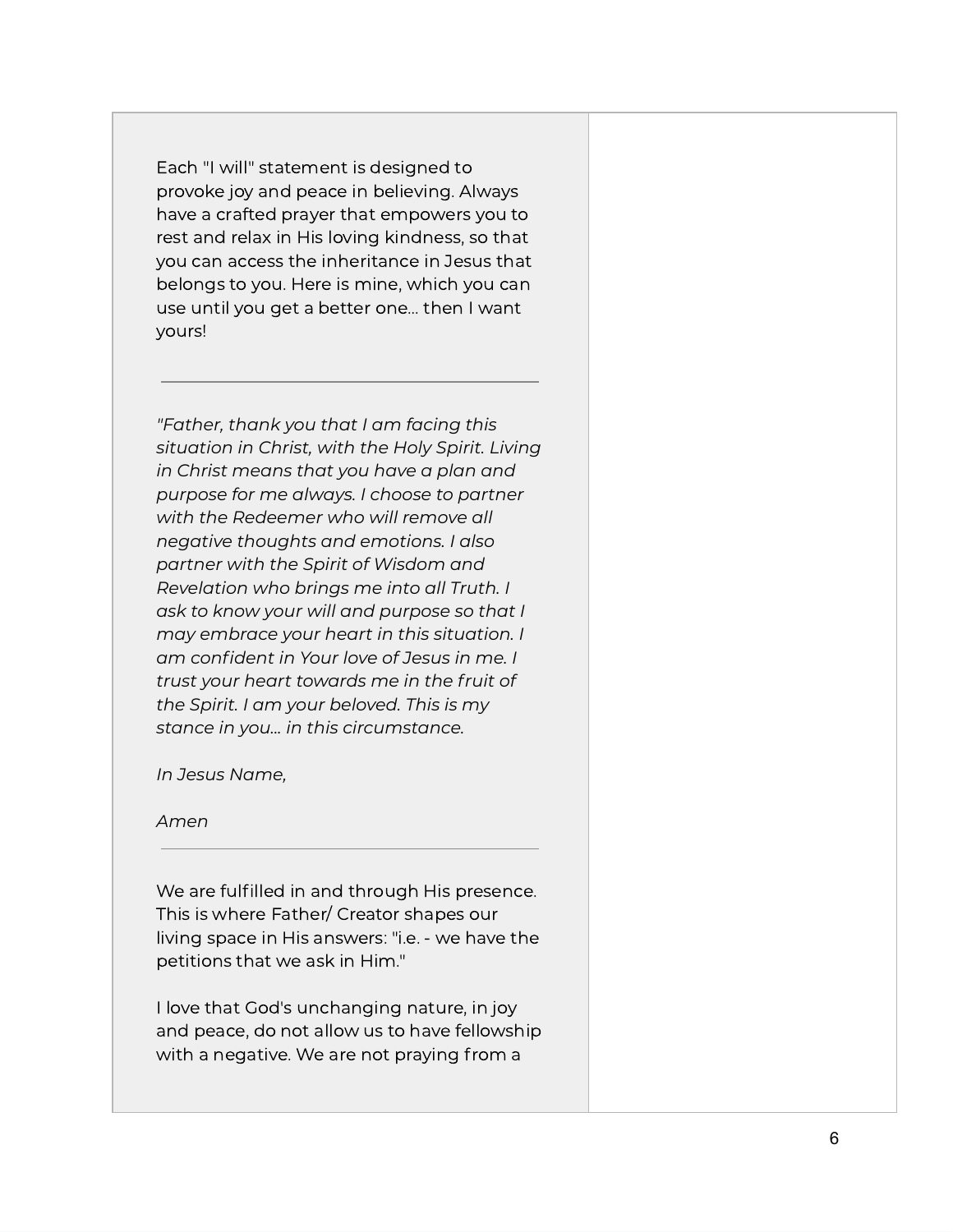place of panic wanting to be rescued. We are learning how to turn a problem into a possibility, because we have an inheritance in Jesus!

I love that there is no situation where God can not be magnificent on our behalf. Genesis 18: 9-15...love this encounter - "Is anything too hard for the Lord?" That is our inheritance thought and attitude.

In this challenge we are calling you up to a new awareness of your relationship in Christ and your fellowship with the Helper. It is time to learn how to respond in Christ rather than resist in your old self.

# KEY #2 GOD IS ALWAYS PREPARED!

He knows the end from the beginning, which means that He has been to your tomorrows. Deuteronomy 31:8 - "The Lord, He is the One who goes before you. He will also be with you. He will not Ieave you nor forsake you... do not be fearful nor be dismayed."

Isn't that beautiful? He goes ahead, He walks alongside, He never leaves! The New covenant, based on the inheritance of Jesus in us, is far superior to the old covenant written in stone - Hebrews 8:6-13.

The one written in our heart and mind empowers us to walk with God, in Jesus, so that we will know Him in a new and living way. The new covenant, written in the blood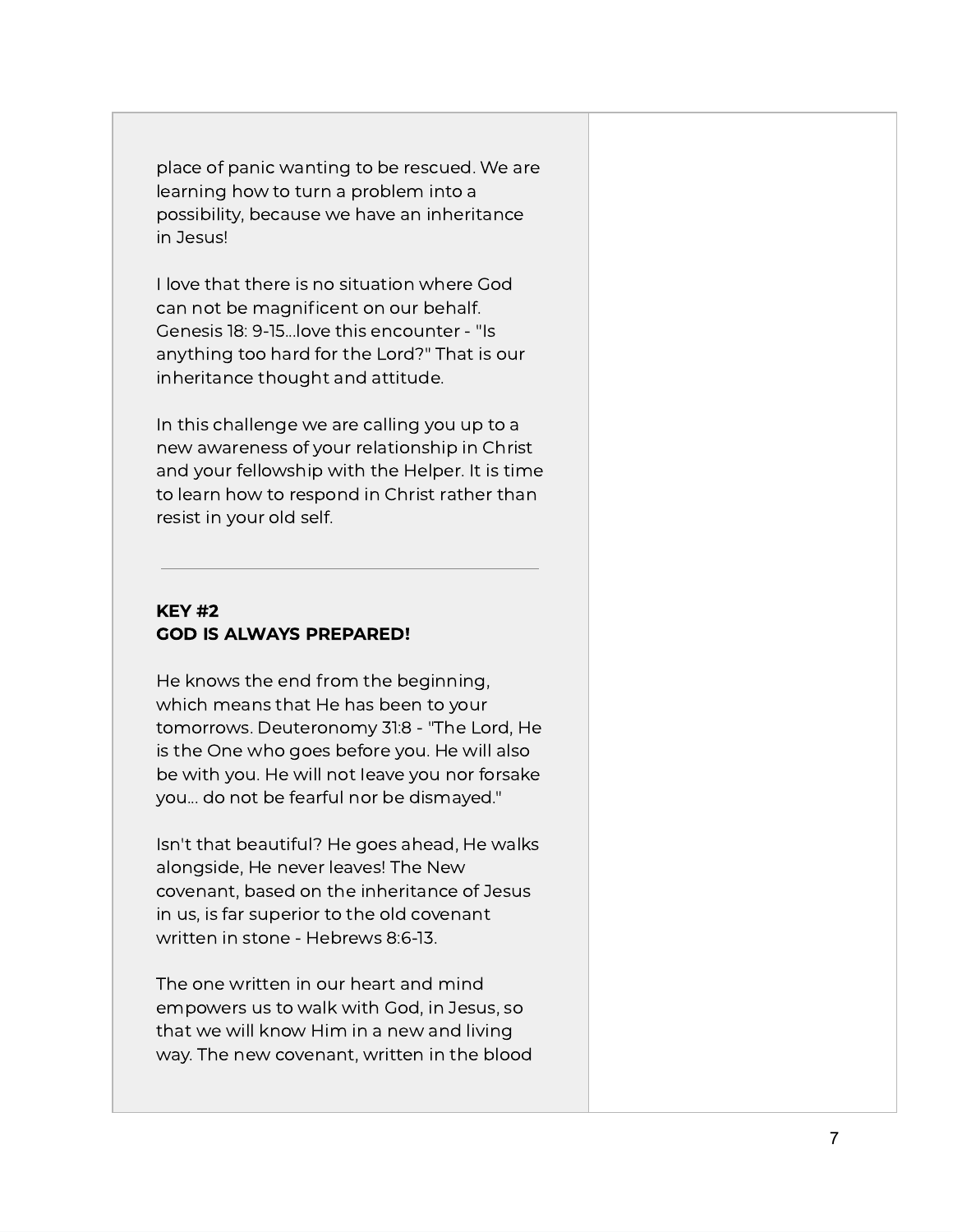of Jesus, makes the old covenant obsolete. That is so powerful!

God went before Abraham to provide a ram caught in a thicket, to spare Isaac's life. He went before Israel in the wilderness to make a huge provision for a nation coming out of bondage in Egypt.

Jesus talked about preparation to His disciples in John 14:2 - "I go to prepare a place for you, that where I am you may be also." That place is your habitation in Christ.

Ephesians 2:22, "In whom you are being built, together into a dwelling of God in the Spirit." Imagine that! We are co-constructed as God's permanent spiritual residence. You are God's address!

He has prepared whatever you need and the Spirit is present to guide you until you find it. So prayer becomes the relational place where we abide, listen and receive the provision that belongs to Jesus in us.

As a new creation in Christ we are not looking for situational resolution as proof that He hears us. We know that every circumstance is an opportunity to encounter another aspect of God's nature.

In John 11:38-46 Jesus, standing outside the tombs of Lazarus prayed, "Father, I thank you that You have heard Me. I know that you always hear me; but for the sake of people standing here, I said it so that they may believe." What you are reading here is the promise of answered prayer as part of your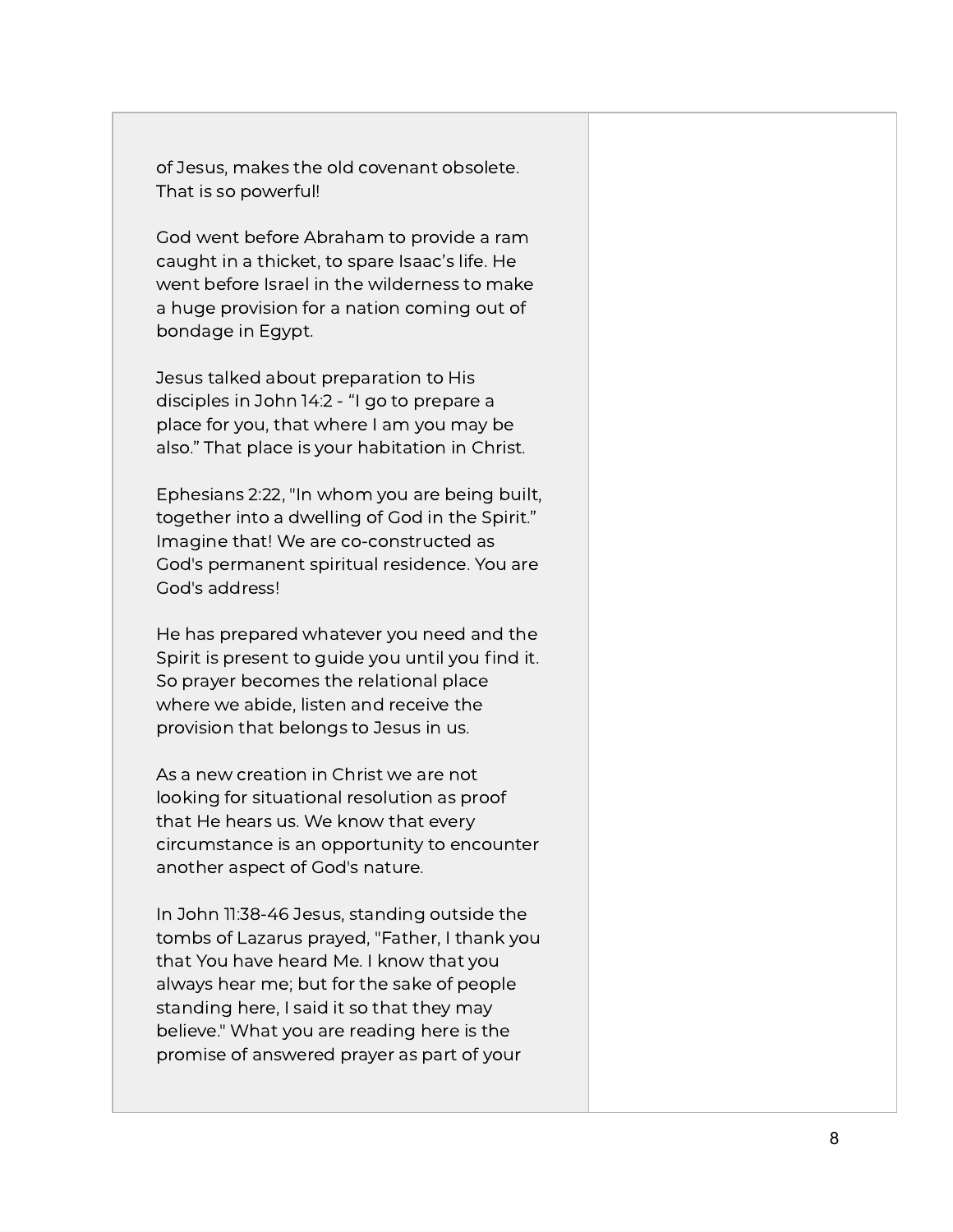#### inheritance in Jesus!

A life of prayer as the new man in Christ is one of quietly confident expectation. We expect the Father to be faithful to Jesus in us, we anticipate that the Redeemer will make every situation redemptive. We know that in Christ everything carries a 'yes and amen' as we practice abiding in Him. As we pray with Him; His intention becomes clear and we pray in alignment and faith with Him.

We are simply learning to live with God as much-loved children. We are His Beloved. Simple trust in God's loving nature empowers a faith that works by love - Galatians 5:6.

Whatever we need to walk with God, in the same manner as Jesus, has already been deposited in us by His presence. Our prayers reflect His confidence. God uses His expectation in Jesus to re-program our emotions in line with His own nature. God is always prepared to back Christ in us 100%!

It is the simplicity of the GOOD NEWS...the uncomplicated trust of a child with a good Father. It is vital to see ourselves in Jesus, living in the heart of God, and to value the process that makes those truths become our reality in the Kingdom. This is the life we practice with The Three; Father, Son and Spirit...who create, redeem and empower us constantly and consistently.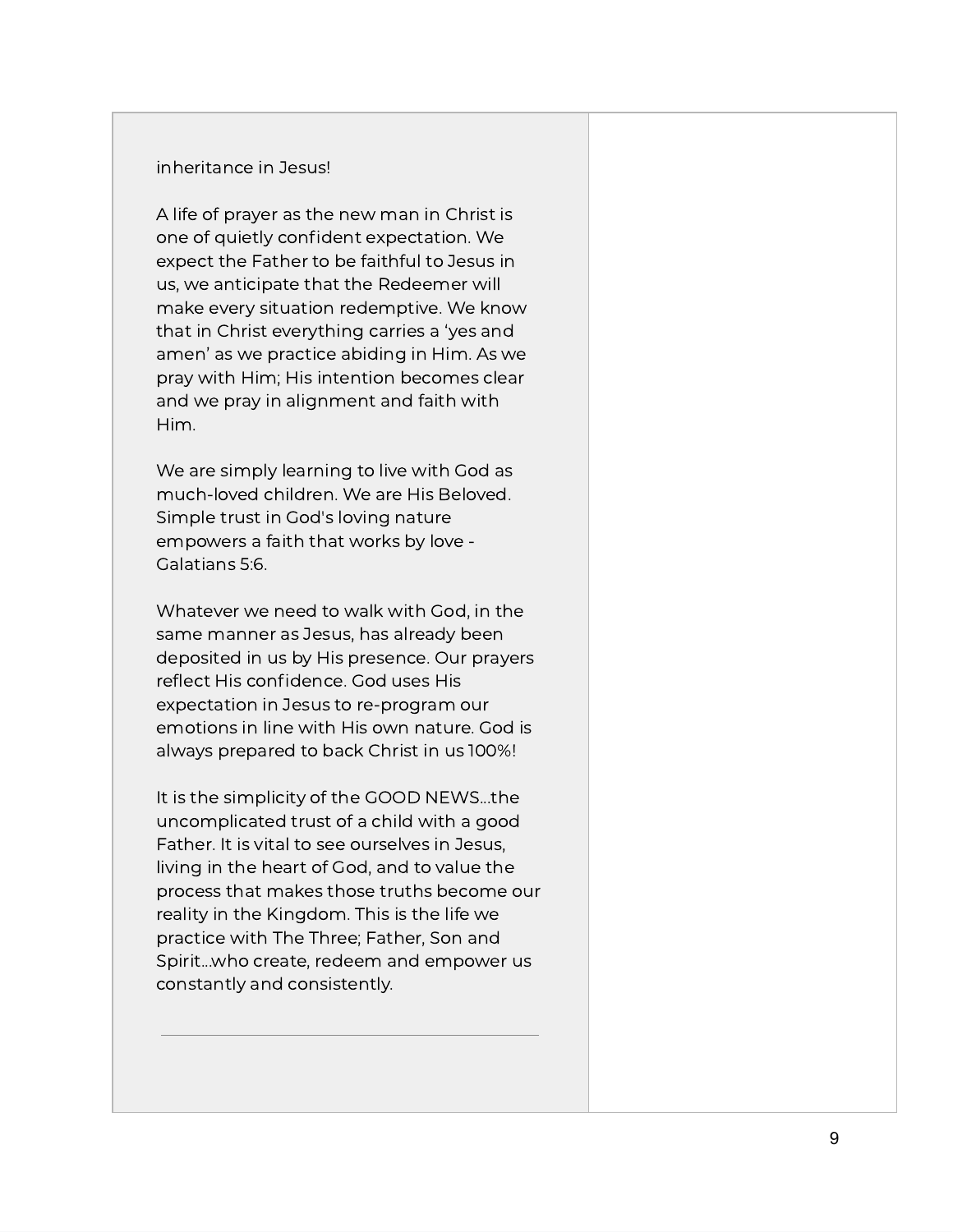### KEY #3 Connect with the ONE who abides in you!

Enjoy giving your heart to that empowering presence. Many times I have heard people say, "If only I could get this person to pray for me, everything would be OK." What if THAT person was Jesus? What if it was the Holy Spirit? What if they BOTH prayed for you? What if you could be on THEIR prayer team every day?

The Kingdom reality is that you have the most brilliant partnership imaginable with Jesus and the Holy Spirit. They are fully focused, and completely committed to praying for you and WITH you!

Focus is an ongoing preoccupation with the Truth that sets us free. Ask the One who lives in you and abides with you, and who loves to love you, "What are you praying Lord, for me?"

Write it down, then pray it back to Them.

Do you have specific scriptural promises and key verses where God reveals His heart? One passage that I was given decades ago, as a life scripture for my fellowship with God, is Isaiah 41:8-14.

*v8 "You, Israel, My Servant. Jacob whom I have chosen. Descendant of Abraham, My friend.*

*v9 You whom I have taken from the ends of the Earth, and called from its remotest parts... And said to you...you are My servant, I*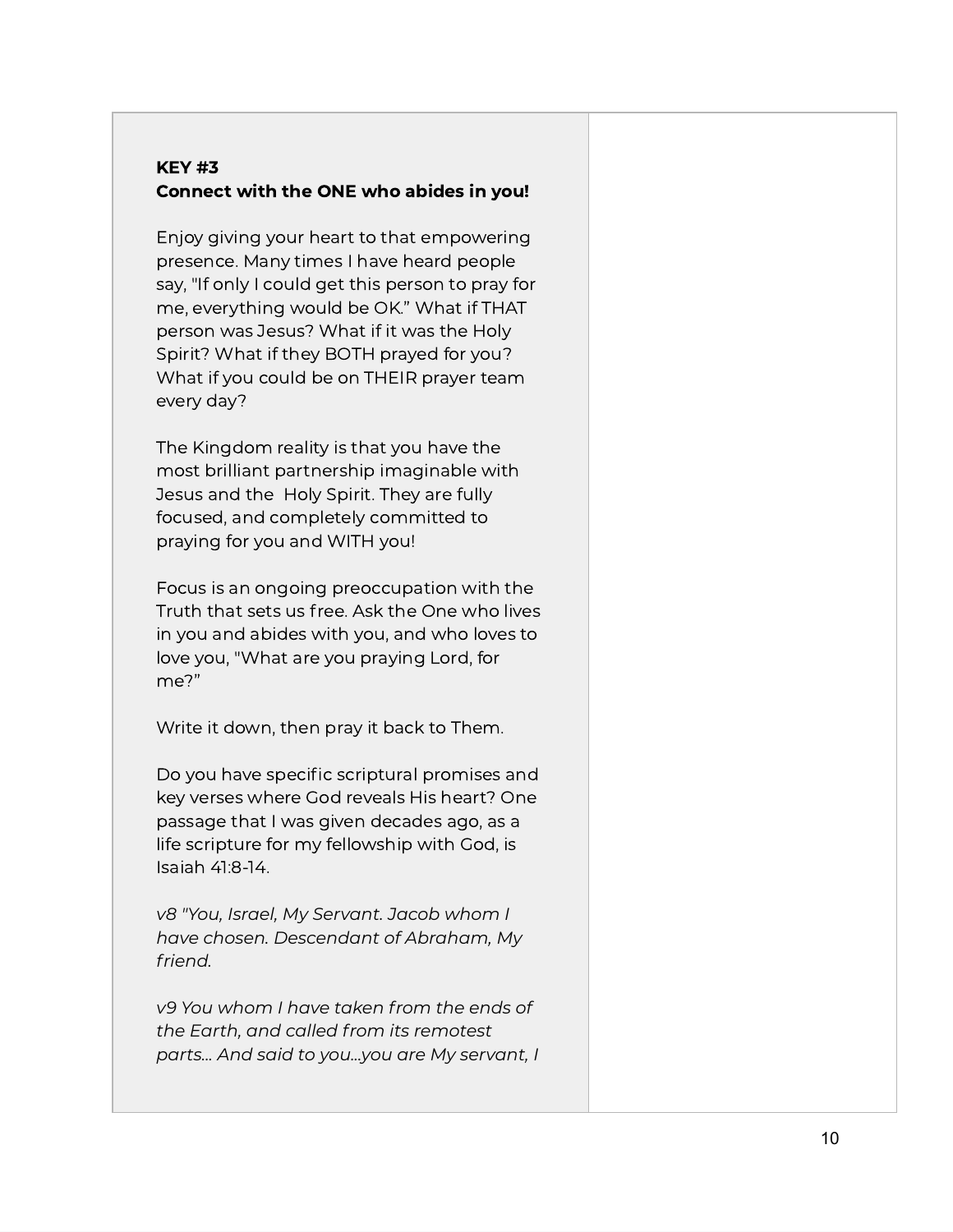*have chosen you and not rejected you.*

*v10 Do not fear for I AM with you; do not anxiously look about you, for I Am your God. I will strengthen you, SURELY I will help you! SURELY I will uphold you with MY righteous right hand.*

*v11 Behold all those who are angered at you will be shamed and dishonored. These who contend with You will be as nothing and will perish.*

*v12 You will seek those who quarrel with you, but will not find them. Those who war with you will be as nothing and non-existent.*

*[verses 11-12, refer to spiritual wickedness in high places, not the general judgemental criticism and negative language, and opposition of people who don't like or agree with you. These are the people we practice God's Nature on in Jesus...so much fun!]*

*v13 "For l AM the Lord your God who upholds your right hand. Who says to you: "Do not fear, I will help you.*

*v14 Do not fear, you worm Jacob, you men of Israel. I will help you, declares the Lord, and your Redeemer is the Holy One of Israel."*

The backstory to this incredible promise is that Jacob was a deceiver, who stole his brother's blessing by deceiving his father. God changed Jacob's life and eventually He re-named Jacob and called him Israel, which means... one who prevails, who has a posterity with God and knows His strength -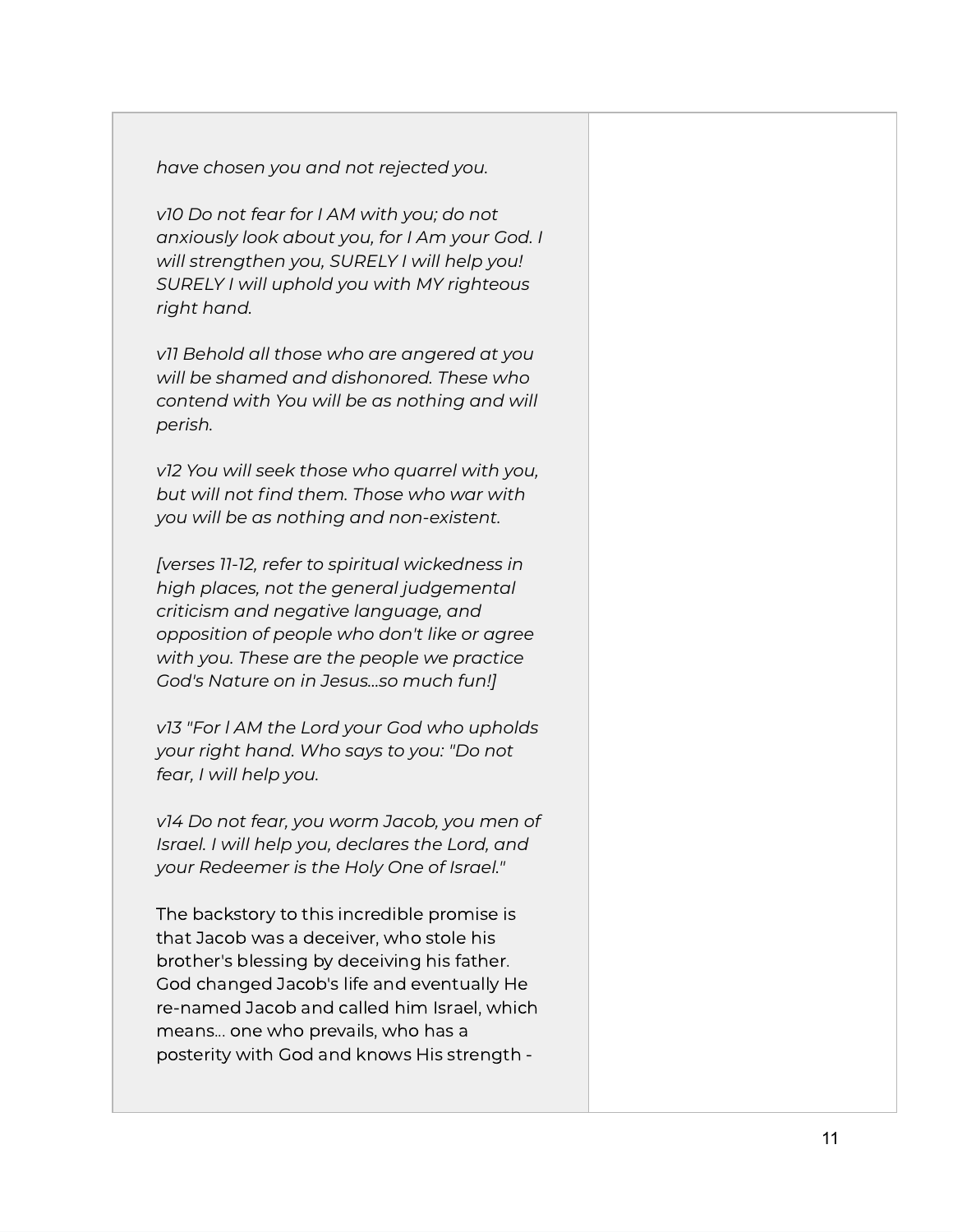Genesis 35:10-12.

So, this is a lifelong blessing that covers our entire journey of growth from the low place of weakness to the high place of relationship with God. This blessing has been magnificent for me, in me, to me, over me. It has become my number one truth for any adversity in and around my life.

Truth must create a new reality that lines up with God's promise and provision. This passage has created a consistent focus on Who God is for me at all times. Every time the Lord and I talk about it, I know that my focus will change and so will my heart, my lens, my language, my mindset and the way I walk with God.

There are two realities that we must deal with in life situations. The physical reality of what is taking place, and the relational reality of God's presence! There is always a higher level of truth than the facts.

In your own time study the story in Numbers 13:25 to 14:10. One group only saw the problem and were reduced to seeing themselves as grasshoppers, not able to affect anything. Another group said, "God in His pleasure will give it to us. Our enemy is our prey. The Lord is with us!" One group inherited the promise, the others did not.

It is not what God is talking us out of that is most vital. It is what He is talking us into!

That Truth is always who God wants to be for us! God has used the promises, blessings and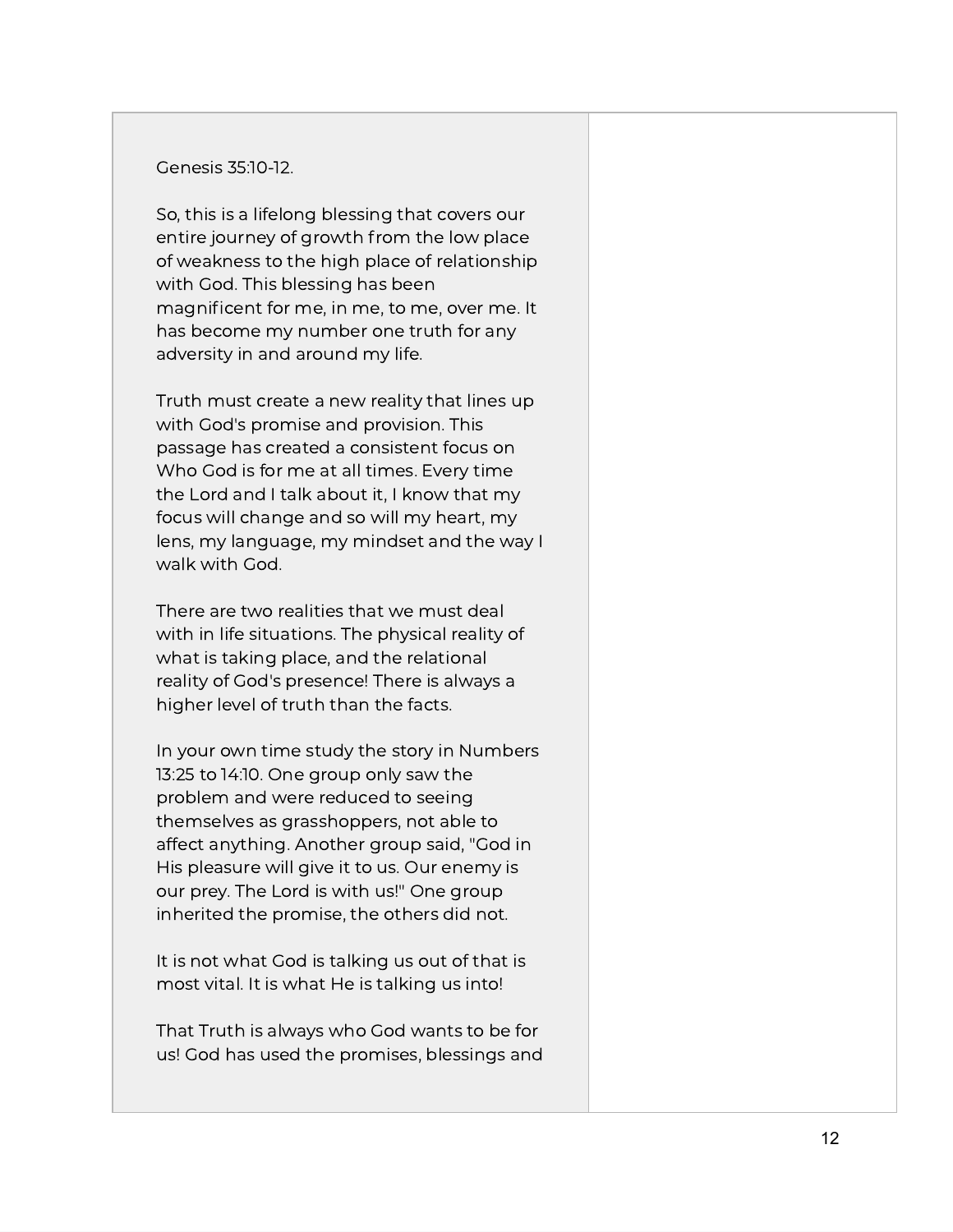the permissions in Isaiah 41 to talk me into living with Him in His habitation in me! It has given me a language of trust and faith that has released rejoicing and giving of thanks. It has created the substance of crafted prayers based on His words...that constantly bear fruit.

What I especially love is that the Redeemer lives in me, so I abide in His redemptive lifestyle.

The Helper lives in me also and empowers me to be bold in coming to where God's love is enthroned in my heart because of Jesus. Three plus me enables me to receive mercy's kiss and discover the grace I urgently need to strengthen me in a time of need - Hebrews 4:15-16 TPT.

It is so marvelous to me that Jesus is not remote in heaven praying for me. He resides in my inner heart and prays with me. He is importing peace, joy and rest, and their confidence in knowing that the Father always hears them. So the central question is, what are they praying and how can I find out?

In all our life situations we are learning to become like Jesus. In any life issue ask the Redeemer,

*"What do you want to redeem in me through this situation?"*

Ask the Helper/Comforter,

*"What particular Fruit of The Spirit do you*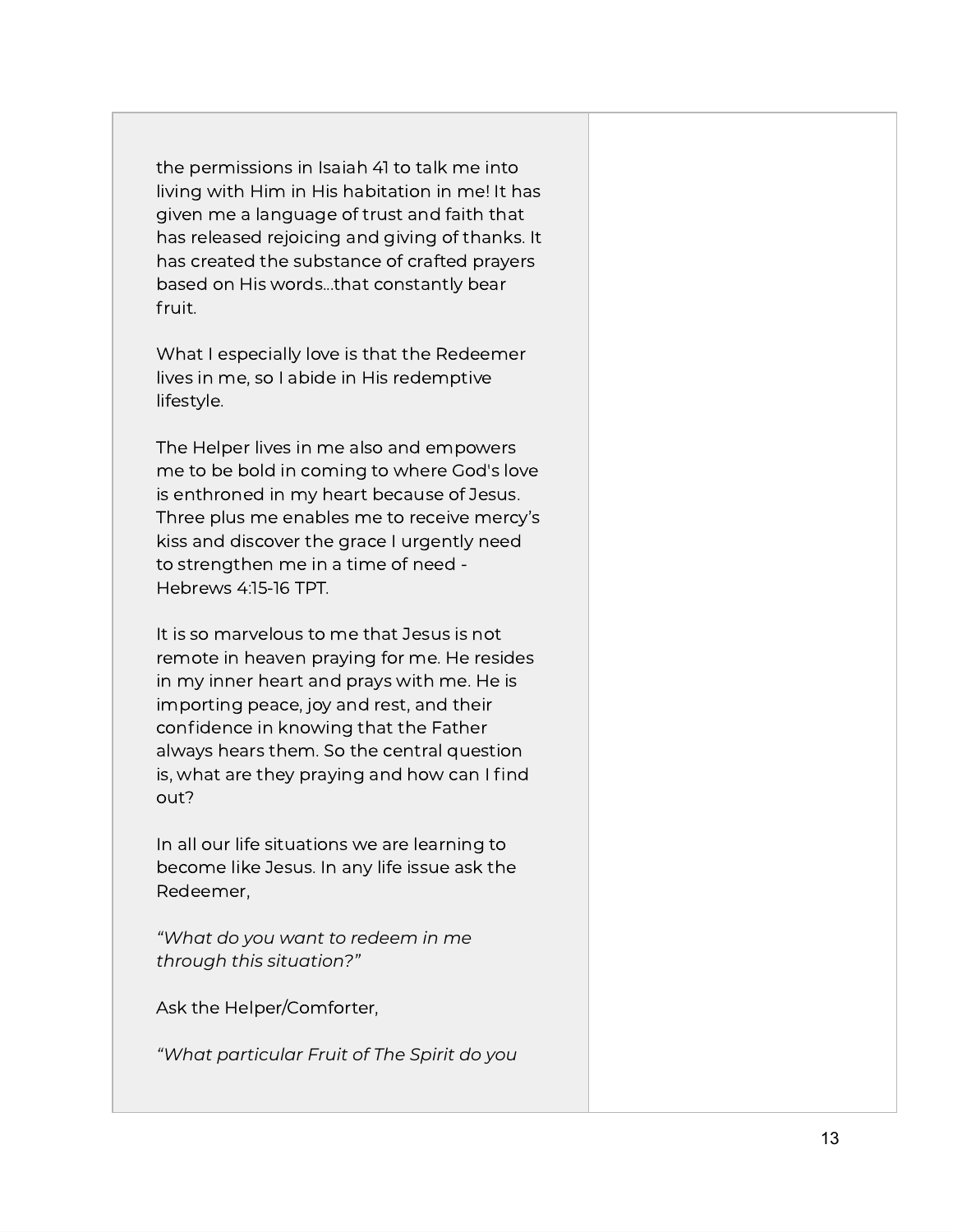#### *want to develop in me at this time?"*

We are being made in God's image and likeness so the Fruit of The Spirit [Gal 5:22-23] is a massive part of God's presence in our life. The answers to both those questions will create some necessary focus.

Remember this is not a D.I.Y spirituality. We have to hear from God. When the inner man of the heart is tuned in to God's Nature...focus begins to shape our seeing and believing.

I love to practice stillness. Some situations are noisy. They are loud with internal stress, negativity and lack of peace. Psalm 46:10 - "Be still and know that I AM God!"

Make a quiet place where you can go to rest, relax and be still. I have three: my meditation suite in my office building where I am surrounded by creative space that the Three plus me built together. Secondly is the local beach where I can walk with Him in assurance and expectation.

Thirdly there is a city park where I love to sit on a bench and just be still.

Silence is always our starting point for prayer. The secret place of God's affection is the strong tower that abides within. When we have questions, we should anticipate that God will prefer our silence first.

The new man knows that silence is lovely to God, so we welcome it too. The new man knows that before we hear the Lord, we'll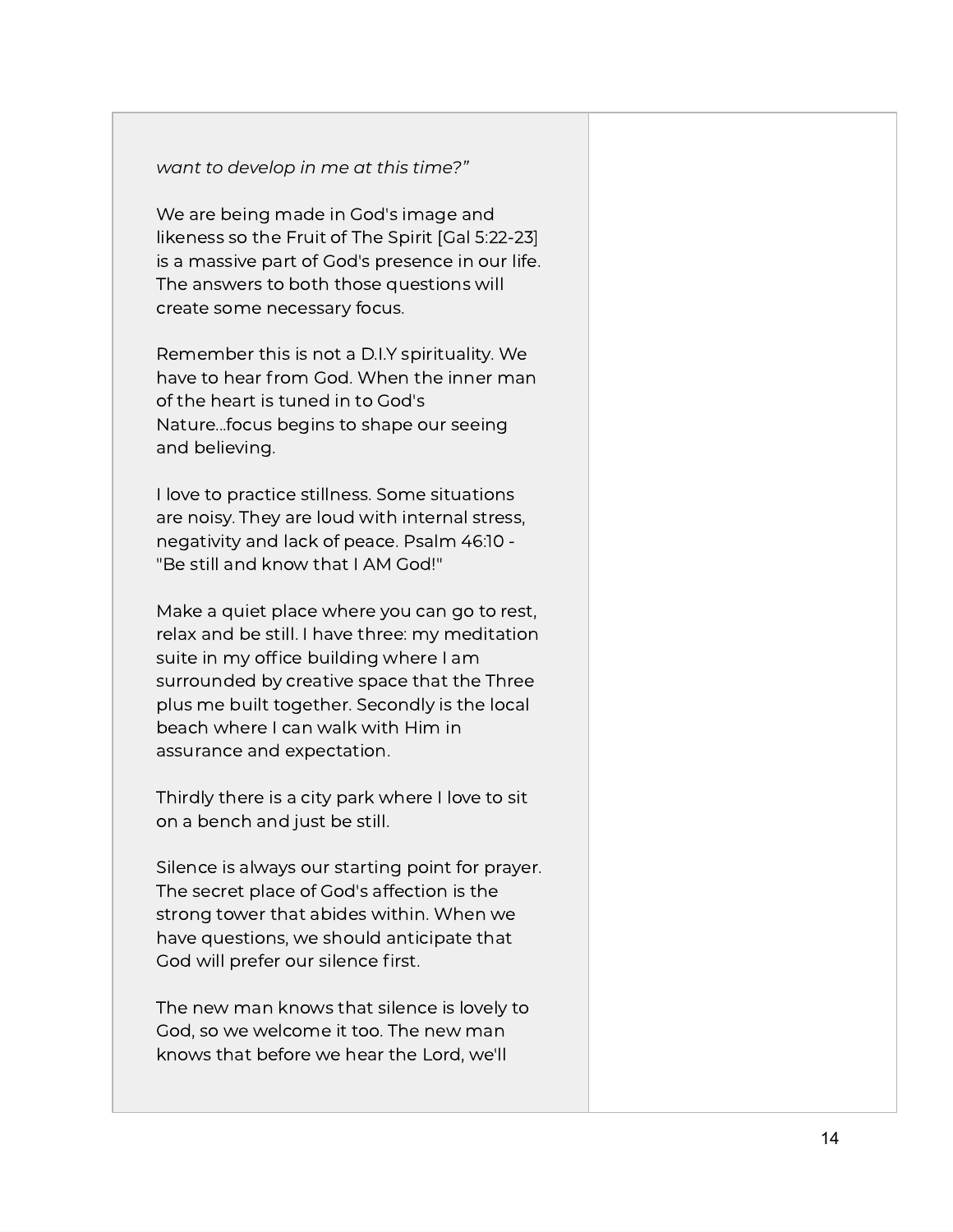usually hear nothing. What's happening? God is separating you to Himself by removing the noise of your situation so that your heart is unaffected by events and is therefore open to being loved.

There is a deep renewal of His presence that must release us from tension and conflict. Embracing stillness creates a calm, inner quiet. The peace of God is always in you. He is, after all, the prince of Peace.

In stillness we allow the fruit of peace to rise up into our conscious mind. It is stillness that carries an unbroken communion with God. It recalibrates our heart to listen and to hear.

The Lord is happy to be with us in the quiet. Silence is important, because without it people pray too quickly. They can pray out of panic, fear and anxiety dressed up as concern. They cry out for rescue.

In this we are operating out of an earth bound perception when the full might of the Kingdom is ours to explore in Jesus. The King of Love, the Prince of Peace, and The Spirit of Life live within us and we belong to the Three.

This is your true identity in Christ. The Holy Spirit empowers your alignment so that you operate out of Their anointing, then nothing can ever pull you out of that place of abiding. Learning and practicing who God is for you is the essence of real discipling. God is calling you up into His space.

We need to stop calling God down into our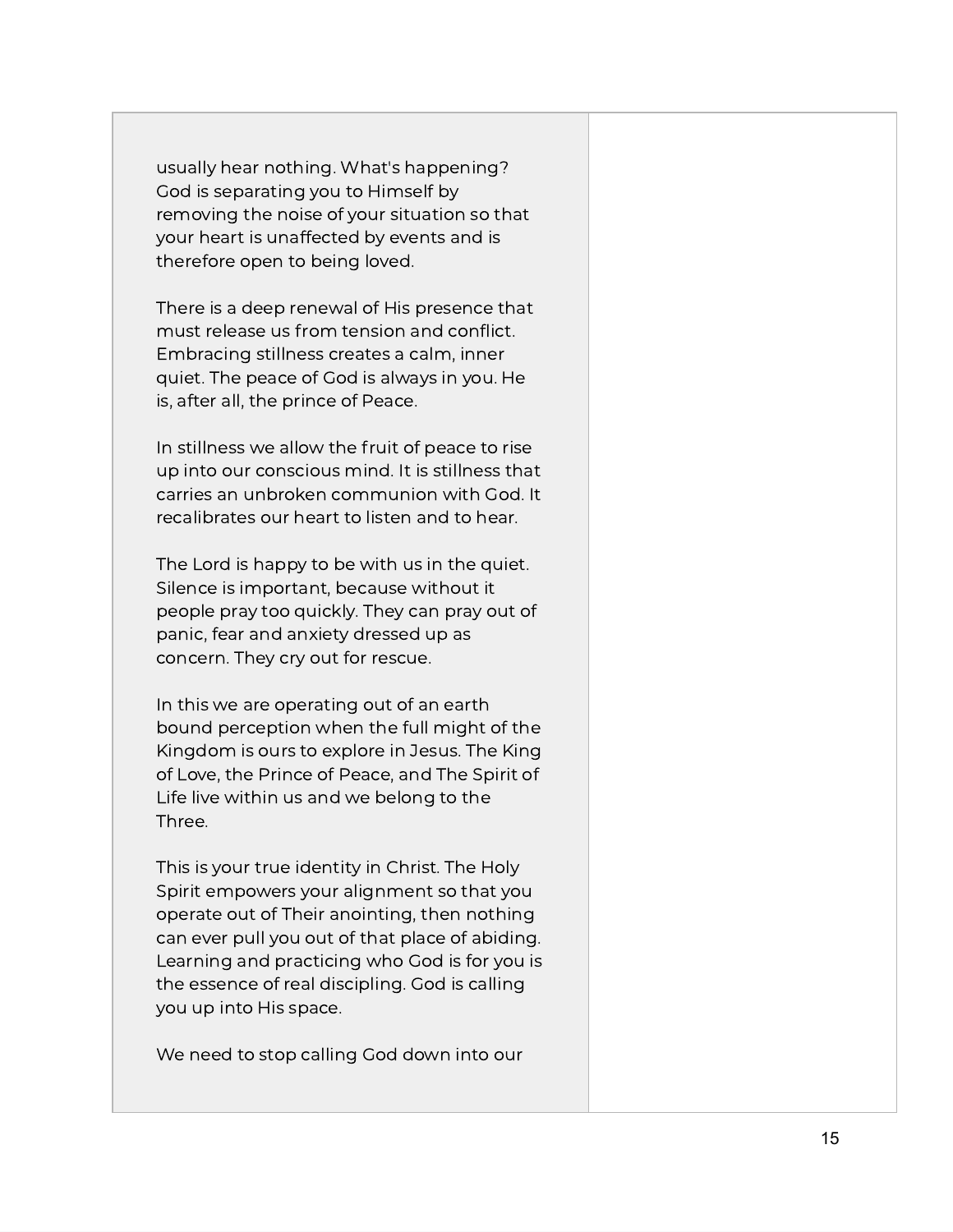circumstances and allow Him to call us up into his identity. You need to stop trying to get rid of stress, fear and worry and learn with the Prince of Peace how to allow peace to rise up and replace the negative.

When we are at rest we can ask the Lord, "How do You see this?" Often, I love to say to the Lord, "I know You're up to something...what is it?" I pause, I listen. If I don't hear anything, I smile and return to stillness and joy in His presence.

If God does not speak initially, He always speaks eventually. Sometimes, something negative has to lift of you as part of the process. We are learning how to be in relationship and fellowship with a confident, happy, endlessly loving Father.

Jesus and the Spirit are always interceding for us, and we are practicing our listening. We ask and keep on asking.

I'm going to give you one of my favorite prayers for this gap between listening and hearing:

*"Father, I praise you and thank you for your delight in walking with me and helping me to know you in Spirit and truth.*

*I want to learn to be still and know You. I love Your confidence and I want to experience the joy in who You are for me! I want to hear Your voice and know Your heart. You are my Strong Tower and I want to learn how to be*